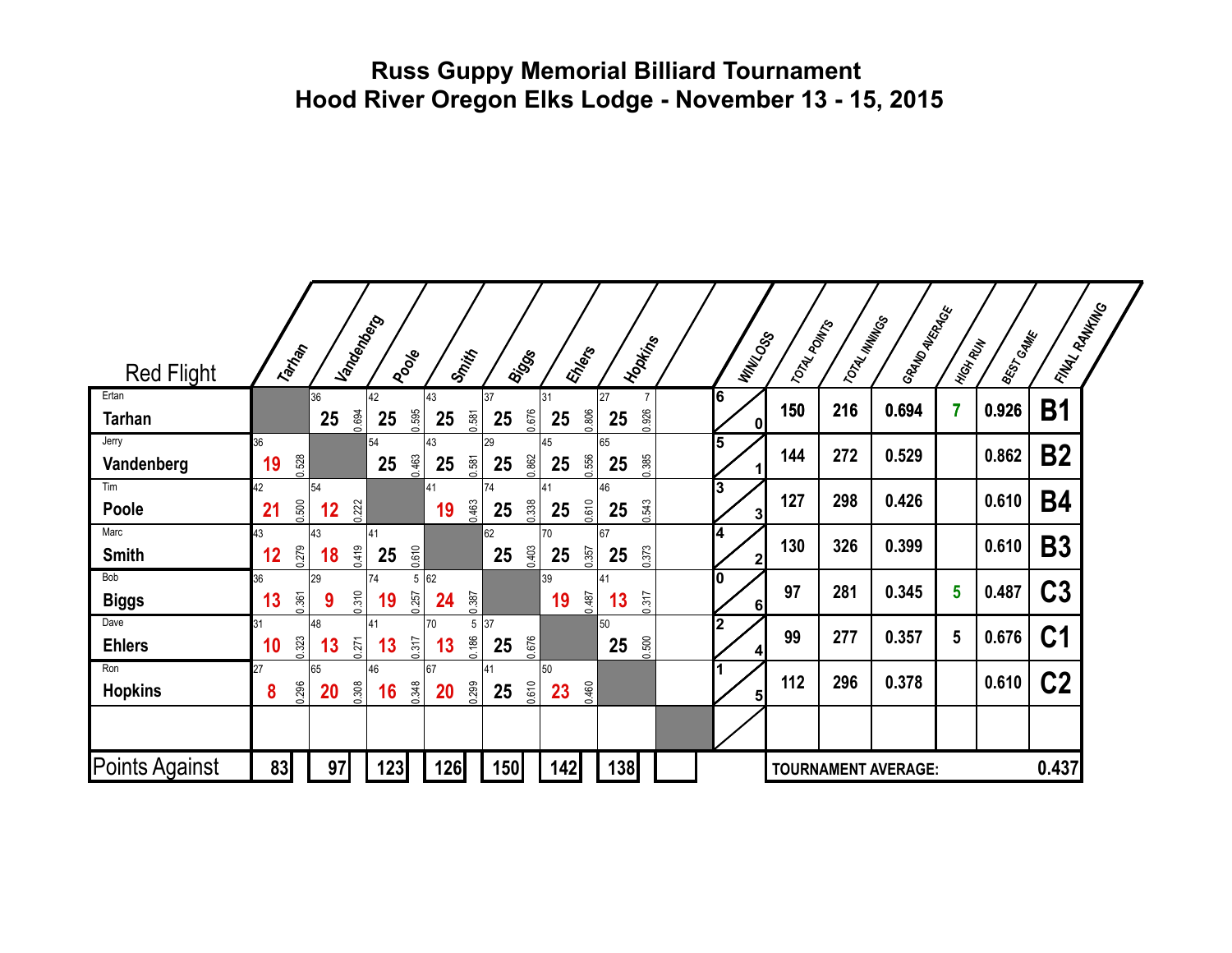### **Russ Guppy Memorial Billiard Tournament Hood River Oregon Elks Lodge - November 13 - 15, 2015**

| <b>White Flight</b>         | Scott             | Triomsen          | File              | Park              | <b>Kenney</b>     | $\langle \partial_\mu$   | Reig              | <b>MANZOSS</b>    | 17074LADINTS | 1707AL MINITOS | GRANDAVERAGE               | BEST CAME<br><b>MIGH RUN</b> | <b>LAVAL RANKING</b> |  |
|-----------------------------|-------------------|-------------------|-------------------|-------------------|-------------------|--------------------------|-------------------|-------------------|--------------|----------------|----------------------------|------------------------------|----------------------|--|
| Walt<br><b>Scott</b>        |                   | 58<br>0.397<br>23 | 50<br>0.400<br>20 | 41<br>0.610<br>25 | 84<br>0.298<br>25 | 52<br>0.481<br>25        | 57<br>0.439<br>25 | 14<br>2           | 143          | 342            | 0.418                      | 0.610                        | <b>B3</b>            |  |
| Tom<br><b>Thomsen</b>       | 58<br>0.431<br>25 |                   | 49<br>0.510<br>25 | 27<br>0.926<br>25 | 47<br>0.532<br>25 | 42<br>0.595<br>25        | 64<br>0.391<br>25 | 6<br>$\mathbf{0}$ | 150          | 287            | 0.523                      | 0.926                        | <b>B1</b>            |  |
| <b>Brad</b><br><b>Kille</b> | 50<br>0.500<br>25 | 49<br>0.367<br>18 |                   | 78<br>0.321<br>25 | 62<br>0.403<br>25 | 58<br>0.431<br>25        | 52<br>0.481<br>25 | 5                 | 143          | 349            | 0.410                      | 0.500                        | <b>B2</b>            |  |
| Scott<br>Pahl               | 41<br>0.293<br>12 | 27<br>0.296<br>8  | 78<br>0.192<br>15 |                   | 76<br>0.329<br>25 | 57<br>0.439<br>25        | 64<br>0.391<br>25 | 3<br>3            | 110          | 343            | 0.321                      | 0.439                        | <b>B4</b>            |  |
| Richard<br><b>Kenney</b>    | 84<br>0.214<br>18 | 48<br>0.396<br>19 | 62<br>0.290<br>18 | 76<br>0.105<br>8  |                   | 62<br>0.403<br>25        | 45<br>0.556<br>25 | 2                 | 113          | 377            | 0.300                      | 0.556                        | C <sub>1</sub>       |  |
| Dave<br>Law                 | 52<br>0.308<br>16 | 41<br>0.268<br>11 | 58<br>0.224<br>13 | 57<br>0.421<br>24 | 62<br>0.274<br>17 |                          | 45<br>0.556<br>25 | 5 <sub>l</sub>    | 106          | 315            | 0.337                      | 0.556                        | C <sub>2</sub>       |  |
| Harold<br>Reid              | 57<br>0.298<br>17 | 64<br>0.359<br>23 | 52<br>0.269<br>14 | 64<br>0.313<br>20 | 45<br>0.533<br>24 | 63<br>0.317<br><b>20</b> |                   | l0<br>6           | 118          | 345            | 0.342                      | 0.533                        | C <sub>3</sub>       |  |
|                             |                   |                   |                   |                   |                   |                          |                   |                   |              |                |                            |                              |                      |  |
| Points Against              | 113               | 102               | 105               | 127               | 141               | 145                      | 150               |                   |              |                | <b>TOURNAMENT AVERAGE:</b> |                              | 0.374                |  |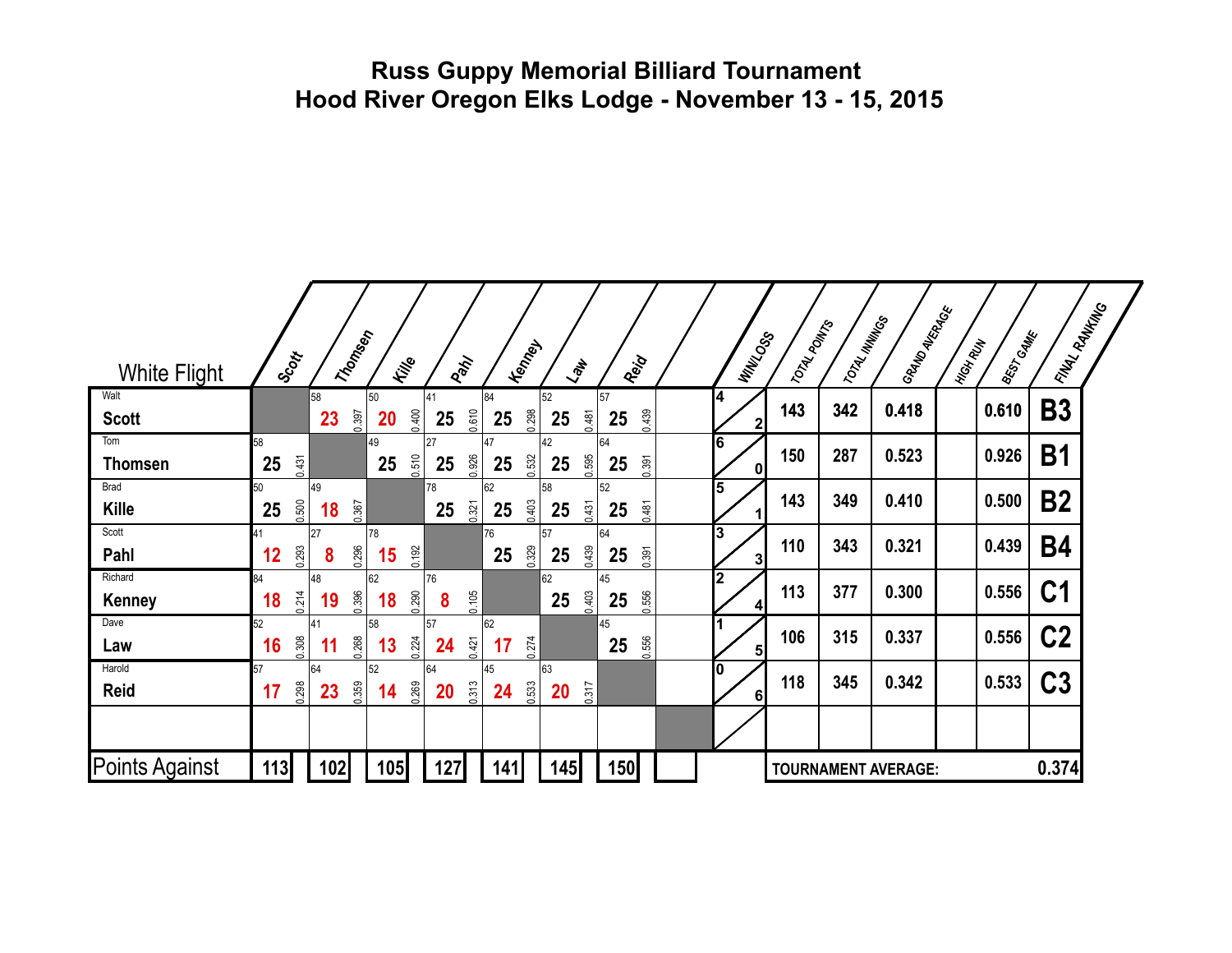### **Russ Guppy Memorial Billiard Tournament Hood River Oregon Elks Lodge - November 13 - 15, 2015**

| <b>Blue Flight</b>      | Vertingen         | Fleming           | Williams          | Bradford          | <b>Hay</b>                 | Witney            | I Hamago          | <b>MANZOSS</b> | 17074LADINTS | 1707AL MINITOS | GRANDAVERAGE               | I HiGH RUW | <b>BEST GAME</b> | <b>LAVAL RANKING</b> |  |
|-------------------------|-------------------|-------------------|-------------------|-------------------|----------------------------|-------------------|-------------------|----------------|--------------|----------------|----------------------------|------------|------------------|----------------------|--|
| Ramses<br>Verlinden     |                   | 42<br>0.595<br>25 | 44<br>0.568<br>25 | 41<br>0.610<br>25 | 57<br>0.439<br>25          | 28<br>0.893<br>25 | 54<br>0.463<br>25 | 16<br>0        | 150          | 266            | 0.564                      |            | 0.893            | <b>B1</b>            |  |
| John<br><b>Fleming</b>  | 42<br>0.429<br>18 |                   | 67<br>0.373<br>25 | 55<br>0.436<br>24 | 64<br>0.391<br>25          | 56<br>0.446<br>25 | 43<br>0.581<br>25 | 14<br>2        | 142          | 327            | 0.434                      |            | 0.581            | <b>B3</b>            |  |
| Mark<br><b>Williams</b> | 44<br>0.250<br>11 | 67<br>0.343<br>23 |                   | 42<br>0.310<br>13 | 47<br>0.511<br>24          | 71<br>0.352<br>25 | 67<br>0.373<br>25 | l2<br>4        | 121          | 338            | 0.358                      |            | 0.511            | <b>B4</b>            |  |
| Jeff<br><b>Bradford</b> | 41<br>0.244<br>10 | 55<br>0.455<br>25 | 42<br>0.595<br>25 |                   | 58<br>0.431<br>25          | 67<br>0.373<br>25 | 50<br>0.500<br>25 | 5              | 135          | 313            | 0.431                      |            | 0.595            | <b>B2</b>            |  |
| Kevin<br>Hay            | 57<br>0.404<br>23 | 64<br>0.266<br>17 | 47<br>0.532<br>25 | 58<br>0.276<br>16 |                            | 44<br>0.341<br>15 | 50<br>0.500<br>25 | $\mathbf 2$    | 121          | 320            | 0.378                      |            | 0.532            | C <sub>2</sub>       |  |
| Harvey<br>Wixman        | 28<br>0.464<br>13 | 56<br>0.357<br>20 | 71<br>0.282<br>20 | 67<br>0.239<br>16 | 44<br>0.568<br>25          |                   | 63<br>0.397<br>25 | $\overline{2}$ | 119          | 329            | 0.362                      |            | 0.568            | C <sub>1</sub>       |  |
| Doug<br>Hamada          | 54<br>0.093<br>5  | 43<br>0.093<br>4  | 67<br>0.239<br>16 | 50<br>0.220<br>11 | 63 63<br>50<br>0.260<br>13 | 0.286<br>18       |                   | l0<br>$6 \mid$ | 67           | 327            | 0.205                      | 63         | 0.286            | C <sub>3</sub>       |  |
|                         |                   |                   |                   |                   |                            |                   |                   |                |              |                |                            |            |                  |                      |  |
| Points Against          | 80                | 114               | 136               | 105               | 137                        | 133               | 150               |                |              |                | <b>TOURNAMENT AVERAGE:</b> |            |                  | 0.385                |  |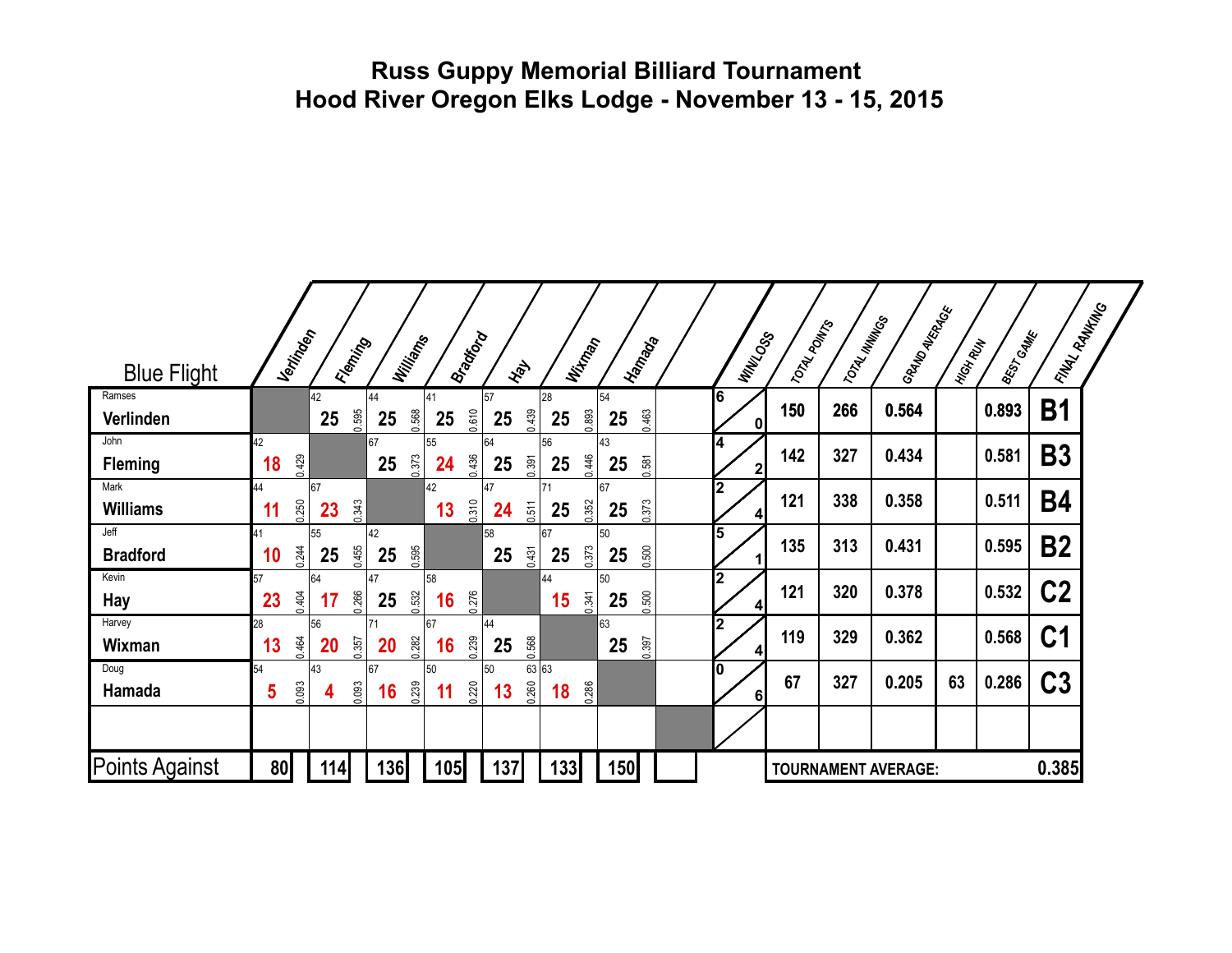# **Russ Guppy Memorial Billiard Tournament Hood River Elks Lodge - November 13 - 15, 2015 B Finals**